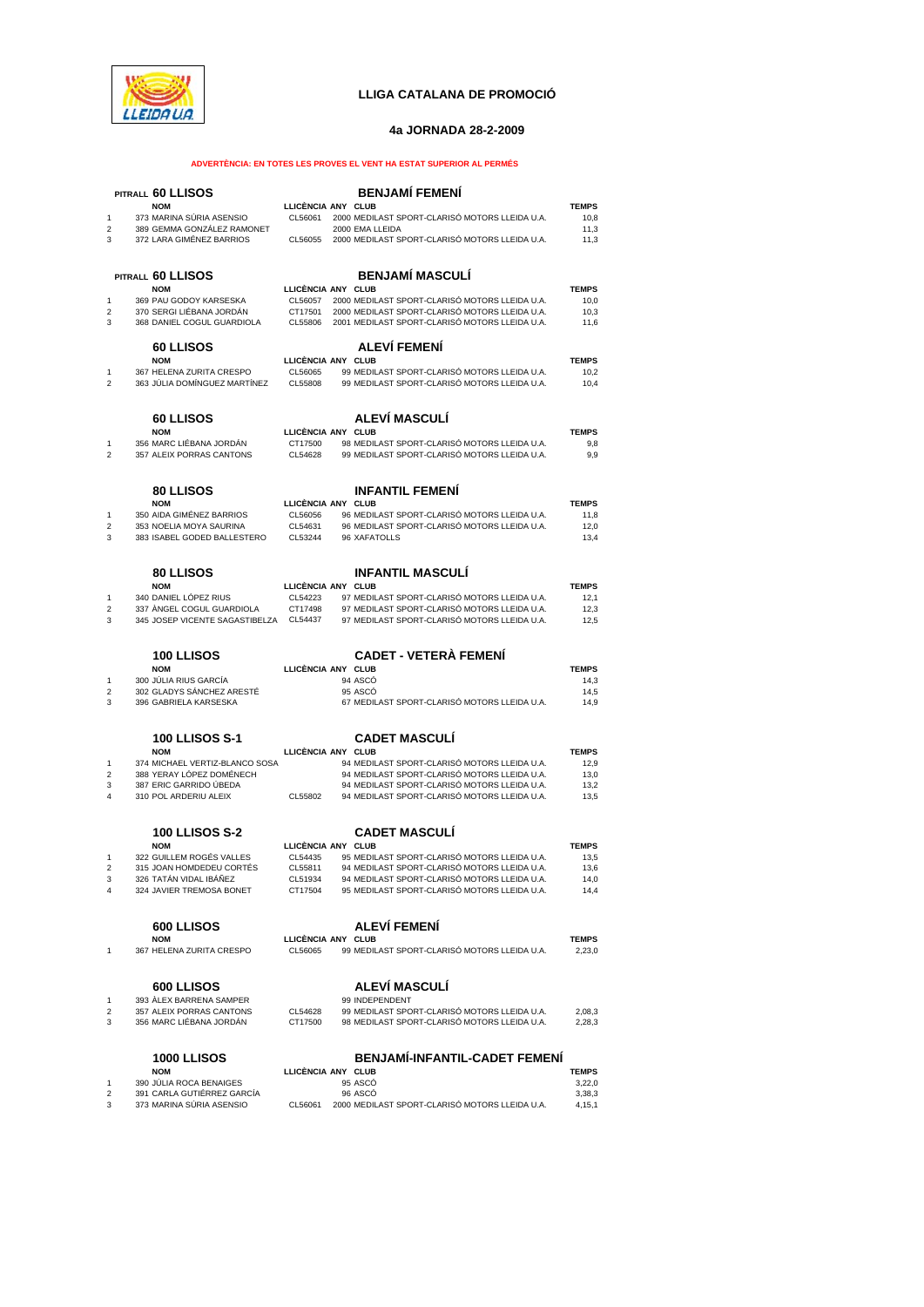|                                | <b>1000 LLISOS</b>                                            |                    | <b>BENJAMI-INFANTIL-CADET MASCULI</b>                                                            |                        |                                 |              |              |                 |        |                 |
|--------------------------------|---------------------------------------------------------------|--------------------|--------------------------------------------------------------------------------------------------|------------------------|---------------------------------|--------------|--------------|-----------------|--------|-----------------|
| $\mathbf{1}$                   | <b>NOM</b><br>395 LLORENC FARRAN FARRE                        | LLICÈNCIA ANY CLUB | 95 MEDILAST SPORT-CLARISÓ MOTORS LLEIDA U.A.                                                     | <b>TEMPS</b><br>3,14,6 |                                 |              |              |                 |        |                 |
| $\overline{2}$                 | 334 ACHRAF BOUFRA                                             | CL54219            | 97 MEDILAST SPORT-CLARISÓ MOTORS LLEIDA U.A.                                                     | 3,17,2                 |                                 |              |              |                 |        |                 |
| 3                              | <b>TARIK LAALAMAT</b>                                         |                    | 94 MEDILAST SPORT-CLARISÓ MOTORS LLEIDA U.A.                                                     | 3, 19, 1               |                                 |              |              |                 |        |                 |
| $\overline{4}$                 | 394 AARÓN BARRENA JUANCOMARTÍ                                 |                    | 96 INDEPENDENT                                                                                   | 3,33,8                 |                                 |              |              |                 |        |                 |
| 5                              | 369 PAU GODOY KARSESKA                                        | CL56057            | 2000 MEDILAST SPORT-CLARISÓ MOTORS LLEIDA U.A.                                                   | 3,39,7                 |                                 |              |              |                 |        |                 |
|                                | <b>LLARGADA</b>                                               |                    | <b>BENJAMÍ FEMENÍ</b>                                                                            |                        |                                 |              |              |                 |        |                 |
|                                | <b>NOM</b>                                                    |                    | ANY CLUB                                                                                         | $\mathbf{1}$           | $\overline{\mathbf{2}}$         | 3            |              | 4 MARCA         |        |                 |
| $\overline{1}$                 | 373 MARINA SÚRIA ASENSIO                                      | CL56061            | 2000 MEDILAST SPORT-CLARISÓ MOTORS LLEIDA U.A.                                                   | 2,74                   | 2,78                            | 2,84         | 2,91         | 2,91            |        |                 |
| $\overline{2}$                 | 372 LARA GIMÉNEZ BARRIOS                                      | CL56055            | 2000 MEDILAST SPORT-CLARISÓ MOTORS LLEIDA U.A.                                                   | 2,60                   | 2,51                            | 2,46         | 2,39         | 2,60            |        |                 |
|                                | <b>LLARGADA</b>                                               |                    | <b>BENJAMÍ MASCULÍ</b>                                                                           |                        |                                 |              |              |                 |        |                 |
|                                | <b>NOM</b>                                                    |                    | <b>ANY CLUB</b>                                                                                  | 1                      | $\overline{\mathbf{2}}$         | 3            |              | 4 MARCA         |        |                 |
| 1                              | 369 PAU GODOY KARSESKA                                        | CL56057            | 2000 MEDILAST SPORT-CLARISÓ MOTORS LLEIDA U.A.                                                   | 2,8                    | 2,95                            | 3,19         | 3,25         | 3,25            |        |                 |
| $\overline{2}$<br>3            | 370 SERGI LIEBANA JORDAN<br>368 DANIEL COGUL GUARDIOLA        | CT17501<br>CL55806 | 2000 MEDILAST SPORT-CLARISÓ MOTORS LLEIDA U.A.<br>2001 MEDILAST SPORT-CLARISÓ MOTORS LLEIDA U.A. | 2,83<br>2,01           | 2,56<br>2,43                    | 2,31<br>2,66 | 2,54<br>2,72 | 2,83<br>2,72    |        |                 |
|                                |                                                               |                    |                                                                                                  |                        |                                 |              |              |                 |        |                 |
|                                | <b>LLARGADA</b><br><b>NOM</b>                                 |                    | ALEVÍ FEMENÍ<br>ANY CLUB                                                                         | 1                      | 2                               | 3            |              | 4 MARCA         |        |                 |
| $\mathbf{1}$                   | 367 HELENA ZURITA CRESPO                                      | CL56065            | 99 MEDILAST SPORT-CLARISÓ MOTORS LLEIDA U.A.                                                     | 2,46                   | 2,77                            | 2,45         | 2,62         | 2,77            |        |                 |
|                                | <b>LLARGADA</b>                                               |                    | <b>ALEVÍ MASCULÍ</b>                                                                             |                        |                                 |              |              |                 |        |                 |
|                                | <b>NOM</b>                                                    |                    | ANY CLUB                                                                                         | 1                      | 2                               | 3            |              | 4 MARCA         |        |                 |
| $\mathbf{1}$                   | 357 ALEIX PORRAS CANTONS                                      | CL54628            | 99 MEDILAST SPORT-CLARISÓ MOTORS LLEIDA U.A.                                                     | X                      | 3,46                            | 3,44         | 3,50         | 3,50            |        |                 |
| $\overline{2}$                 | 356 MARC LIÉBANA JORDÁN                                       | CT17500            | 98 MEDILAST SPORT-CLARISÓ MOTORS LLEIDA U.A.                                                     | 3,02                   | 2,16                            | 3,15         | 2,95         | 3,15            |        |                 |
|                                | <b>LLARGADA</b>                                               |                    | <b>INFANTIL FEMENI</b>                                                                           |                        |                                 |              |              |                 |        |                 |
|                                | <b>NOM</b>                                                    |                    | ANY CLUB                                                                                         | $\mathbf{1}$           | $\overline{\mathbf{2}}$         | 3            | 4            | 5               | 6      |                 |
| $\mathbf{1}$                   | 353 NOELIA MOYA SAURINA                                       | CL54631            | 96 MEDILAST SPORT-CLARISÓ MOTORS LLEIDA U.A.                                                     | 3,68                   | X                               | 3,53         | 3,20         | 3,68            |        |                 |
| $\overline{2}$                 | 350 AIDA GIMÉNEZ BARRIOS<br>383 ISABEL GODED BALLESTERO       | CL56056            | 96 MEDILAST SPORT-CLARISÓ MOTORS LLEIDA U.A.                                                     | 3,47                   | 3,53                            | 3,60         | 3,33         | 3,60            | Х      |                 |
| 3                              |                                                               | CL53244            | 96 XAFATOLLS                                                                                     | 2,40                   | 3,29                            | 3,41         | 3,60         | 3,60            | 3,62   |                 |
|                                | <b>LLARGADA</b>                                               |                    | <b>INFANTIL MASCULI</b>                                                                          |                        |                                 |              |              |                 |        |                 |
|                                | <b>NOM</b>                                                    |                    | ANY CLUB                                                                                         | $\mathbf{1}$           | $\mathbf{2}$                    | 3            |              | 4 MARCA         |        |                 |
| -1<br>$\overline{2}$           | 343 GERARD PORRAS CANTONS<br>337 ANGEL COGUL GUARDIOLA        | CL54627<br>CT17498 | 96 MEDILAST SPORT-CLARISÓ MOTORS LLEIDA U.A.<br>97 MEDILAST SPORT-CLARISÓ MOTORS LLEIDA U.A.     | 3,80<br>3,72           | 4,13<br>3,97                    | 4,10<br>3,83 | 4,12<br>3,52 | 4,13<br>3,97    |        |                 |
| 3                              | 340 DANIEL LÓPEZ RIUS                                         | CL54223            | 97 MEDILAST SPORT-CLARISÓ MOTORS LLEIDA U.A.                                                     | 3,27                   | 3,54                            | 3,49         | 2,71         | 3,54            |        |                 |
| $\overline{4}$<br>5            | 392 FRANCESC MIQUEL BARRENA<br>345 JOSEP VICENTE SAGASTIBELZA | CL54437            | 97 INDEPENDENT<br>97 MEDILAST SPORT-CLARISÓ MOTORS LLEIDA U.A.                                   | 3,30<br>2,98           | 3,40<br>3,04                    | 3,24<br>2,88 | 3,05<br>3,30 | 3,40<br>3,30    |        |                 |
|                                |                                                               |                    |                                                                                                  |                        |                                 |              |              |                 |        |                 |
|                                | <b>LLARGADA</b>                                               |                    | <b>CADET-VETERÀ FEMENÍ</b>                                                                       |                        |                                 |              |              |                 |        |                 |
| -1                             | <b>NOM</b><br>386 ELISABETH MONTANYA MARGALEF                 |                    | ANY CLUB<br>95 ASCO                                                                              | $\mathbf{1}$<br>4,54   | $\overline{\mathbf{2}}$<br>4,47 | 3<br>4,41    | 4<br>4,27    | 5<br>4,48       | 4,43   | 6 MARCA<br>4,54 |
| $\overline{\mathbf{c}}$        | 331 CRISTINA REAL ZARZA                                       | CL54630            | 95 MEDILAST SPORT-CLARISÓ MOTORS LLEIDA U.A.                                                     | 3,9                    | 3,88                            | 3,87         | Х            | 3,81            | Х      | 3,91            |
| 3                              | 327 JÚLIA COBA MAURICI                                        | CL54629            | 95 MEDILAST SPORT-CLARISÓ MOTORS LLEIDA U.A.                                                     | 3,34                   | 3,53                            | 3,25         | 3,61         | 3,59            | 3,65   | 3,65            |
| $\overline{4}$                 | 396 GABRIELA KARSESKA                                         |                    | 67 MEDILAST SPORT-CLARISÓ MOTORS LLEIDA U.A.                                                     | X                      | 2,99                            | X            | Х            | Х               | X      | 2,99            |
|                                | <b>LLARGADA</b>                                               |                    | <b>CADET MASCULI</b>                                                                             |                        |                                 |              |              |                 |        |                 |
|                                | <b>NOM</b>                                                    |                    | ANY CLUB                                                                                         | 1                      | 2                               | 3            | 4            | 5               |        | <b>6 MARCA</b>  |
| $\mathbf{1}$                   | 384 JORDÁ BORRÁS FARNOLS<br>374 MICHAEL VERTIZ-BLANCO SOSA    |                    | 94 ASCO                                                                                          | $\times$               | X                               | 4,97         | 3,94         | 5,47            | 5,03   | 5,47            |
| $\overline{2}$<br>3            | 388 YERAY LÖPEZ DOMÉNECH                                      |                    | 94 MEDILAST SPORT-CLARISÓ MOTORS LLEIDA U.A.<br>94 MEDILAST SPORT-CLARISO MOTORS LLEIDA U.A.     | 4,34<br>4,45           | 4,49<br>3,47                    | Х<br>3,76    | X<br>Х       | 4,86<br>X       | X<br>X | 4,86<br>4,45    |
| $\overline{4}$                 | 387 ÉRIC GARRIDO ÚBEDA                                        |                    | 94 MEDILAST SPORT-CLARISÓ MOTORS LLEIDA U.A.                                                     | 3,51                   | 4,05                            | 3,71         | 4,22         | X               | 4,18   | 4,22            |
| 5                              | 310 POL ARDERIU ALEIX                                         | CL55802            | 94 MEDILAST SPORT-CLARISÓ MOTORS LLEIDA U.A.                                                     | X                      | 3,98                            | 3,62         | X            | Х               | X      | 3,98            |
| 6                              | 324 JAVIER TREMOSA BONET                                      | CT17504            | 95 MEDILAST SPORT-CLARISÓ MOTORS LLEIDA U.A.                                                     | X                      | 3,24                            | 3,81         | 3,61         | 3,82            | 3,73   | 3,82            |
|                                | <b>LLARGADA</b>                                               |                    | <b>JUVENIL MASCULÍ</b>                                                                           |                        |                                 |              |              |                 |        |                 |
|                                | <b>NOM</b>                                                    |                    | ANY CLUB                                                                                         | 1                      | $\overline{\mathbf{2}}$         | 3            | 4            | 5               |        | <b>6 MARCA</b>  |
| $\mathbf{1}$                   | 385 MANEL LAUNES LLOP                                         |                    | 92 ASCO                                                                                          | X                      | 5,79                            | 5,86         | 5,53         | 6,04            | X      | 6,04            |
|                                | <b>TRIPLE SALT</b>                                            |                    | <b>INFANTIL MASCULI</b>                                                                          |                        |                                 |              |              |                 |        |                 |
|                                | <b>NOM</b>                                                    |                    | ANY CLUB                                                                                         | $\mathbf{1}$           | $\overline{\mathbf{2}}$         | 3            |              | 4 MARCA         |        |                 |
| $\mathbf{1}$<br>$\overline{2}$ | 392 FRANCESC MIQUEL BARRENA                                   |                    | 97 INDEPENDENT                                                                                   | 7,76                   | X                               | 8,00         | 8,16         | 8,16            |        |                 |
|                                | 394 AARON BARRENA JUANCOMARTI                                 |                    | 96 INDEPENDENT                                                                                   | Х                      | 7,65                            | 7,10         | 6,86         | 7,65            |        |                 |
|                                | <b>TRIPLE SALT</b>                                            |                    | <b>INFANTIL FEMENI</b>                                                                           |                        |                                 |              |              |                 |        |                 |
|                                | <b>NOM</b>                                                    |                    | ANY CLUB                                                                                         | $\mathbf{1}$           | $\mathbf{2}$                    | 3            |              | 4 MARCA         |        |                 |
| 1                              | 350 AIDA GIMÉNEZ BARRIOS                                      | CL56056            | 96 MEDILAST SPORT-CLARISÓ MOTORS LLEIDA U.A.                                                     | 8,38                   | 8,10                            | 8,23         | 7,83         | 8,38            |        |                 |
|                                |                                                               |                    |                                                                                                  |                        |                                 |              |              |                 |        |                 |
|                                | <b>TRIPLE SALT</b>                                            |                    | <b>CADET FEMENI</b>                                                                              |                        |                                 |              |              |                 |        |                 |
| -1                             | <b>NOM</b><br>331 CRISTINA REAL ZARZA                         | CL54630            | ANY CLUB<br>95 MEDILAST SPORT-CLARISÓ MOTORS LLEIDA U.A.                                         | 1<br>7,5               | $\mathbf{2}$<br>X               | 3<br>8,37    | 8,14         | 4 MARCA<br>8,37 |        |                 |
| $\overline{2}$                 | 327 JÚLIA COBA MAURICI                                        | CL54629            | 95 MEDILAST SPORT-CLARISÓ MOTORS LLEIDA U.A.                                                     | 7,6                    | 7,25                            | 7,57         | 7,67         | 7,67            |        |                 |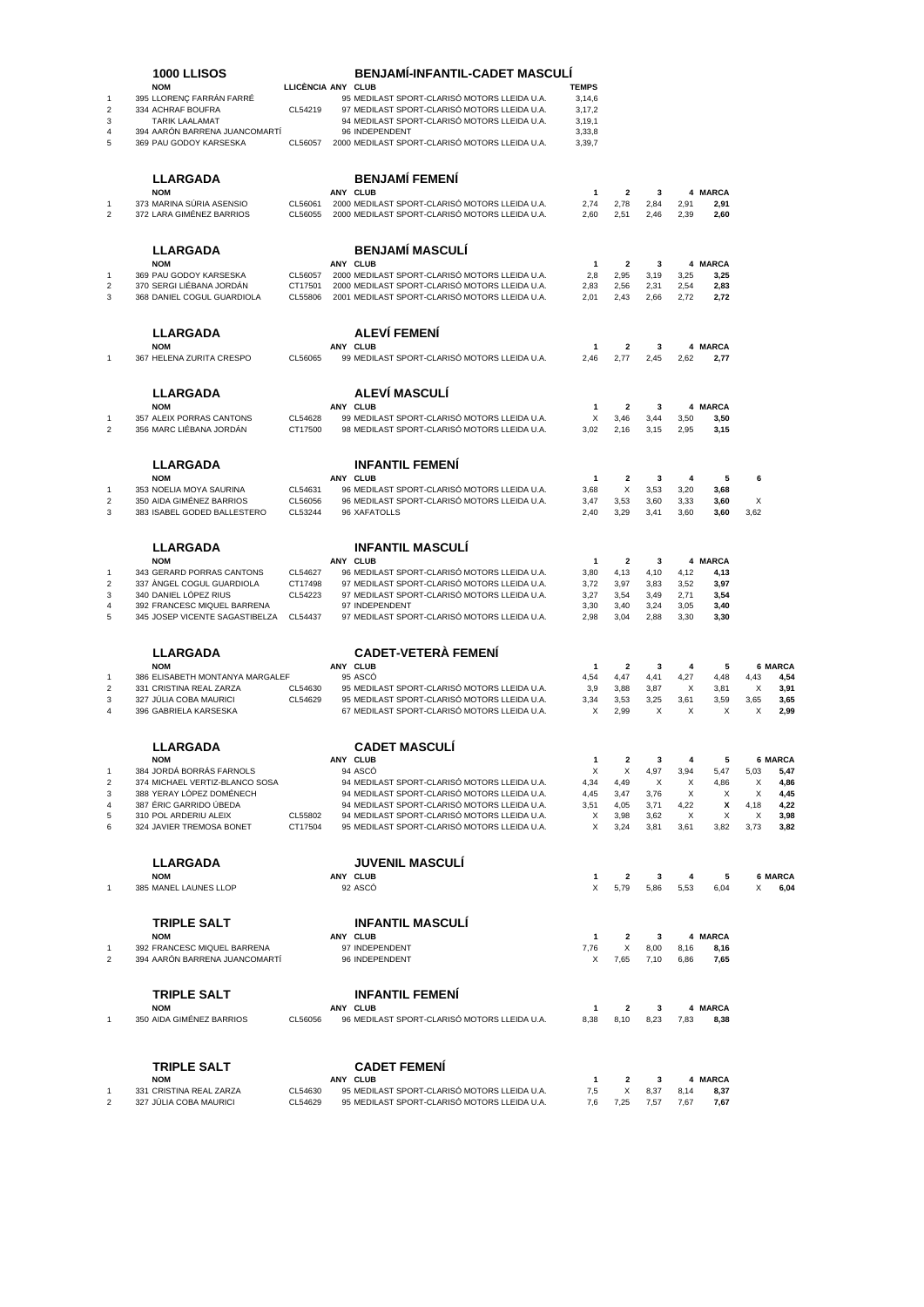|                                     | <b>TRIPLE SALT</b>                                                                            |                               | <b>CADET MASCULI</b>                                                                                                                                     |                                    |                                           |                                |                         |                           |                     |                                       |
|-------------------------------------|-----------------------------------------------------------------------------------------------|-------------------------------|----------------------------------------------------------------------------------------------------------------------------------------------------------|------------------------------------|-------------------------------------------|--------------------------------|-------------------------|---------------------------|---------------------|---------------------------------------|
| 1                                   | <b>NOM</b><br>324 JAVIER TREMOSA BONET                                                        | CT17504                       | <b>ANY CLUB</b><br>95 MEDILAST SPORT-CLARISÓ MOTORS LLEIDA U.A.                                                                                          | -1<br>8,09                         | 2<br>8,40                                 | 3<br>8,10                      | 8,81                    | 4 MARCA<br>8,81           |                     |                                       |
|                                     | PILOTA 250 GR.<br><b>NOM</b>                                                                  |                               | <b>BENJAMÍ FEMENÍ</b><br>ANY CLUB                                                                                                                        | 1                                  | $\mathbf{2}$                              | 3                              |                         | 4 MARCA                   |                     |                                       |
| 1<br>$\overline{2}$                 | 372 LARA GIMÉNEZ BARRIOS<br>373 MARINA SÚRIA ASENSIO                                          | CL56055<br>CL56061            | 2000 MEDILAST SPORT-CLARISÓ MOTORS LLEIDA U.A.<br>2000 MEDILAST SPORT-CLARISÓ MOTORS LLEIDA U.A.                                                         | 11,30<br>10,24                     | 9,87<br>11,28                             | 13,25<br>10,54 X               | 11,47                   | 13,25<br>11,28            |                     |                                       |
|                                     | PILOTA 250 GR.<br><b>NOM</b>                                                                  |                               | <b>BENJAMÍ MASCULÍ</b><br>ANY CLUB                                                                                                                       | 1                                  | 2                                         | 3                              |                         | 4 MARCA                   |                     |                                       |
| $\mathbf{1}$<br>$\overline{2}$<br>3 | 369 PAU GODOY KARSESKA<br>368 DANIEL COGUL GUARDIOLA<br>370 SERGI LIÉBANA JORDÁN              | CL56057<br>CL55806<br>CT17501 | 2000 MEDILAST SPORT-CLARISÓ MOTORS LLEIDA U.A.<br>2001 MEDILAST SPORT-CLARISÓ MOTORS LLEIDA U.A.<br>2000 MEDILAST SPORT-CLARISÓ MOTORS LLEIDA U.A.       | 23,47<br>18,76<br>7,24             | 11,98<br>X<br>17,02                       | 26,29<br>13,42<br>11,85        | 20,48<br>15,54<br>15,05 | 26,29<br>18,76<br>17,02   |                     |                                       |
|                                     | PILOTA 400 GR.                                                                                |                               | <b>ALEVÍ FEMENÍ</b>                                                                                                                                      |                                    |                                           |                                |                         |                           |                     |                                       |
| -1<br>$\overline{c}$                | <b>NOM</b><br>363 JULIA DOMINGUEZ MARTINEZ<br>367 HELENA ZURITA CRESPO                        | CL55808<br>CL56065            | ANY CLUB<br>99 MEDILAST SPORT-CLARISÓ MOTORS LLEIDA U.A.<br>99 MEDILAST SPORT-CLARISÓ MOTORS LLEIDA U.A.                                                 | 1<br>13,80<br>х                    | 2<br>Χ<br>10,61                           | 3<br>14,67<br>9,69             | 15,01<br>х              | 4 MARCA<br>15,01<br>10,61 |                     |                                       |
|                                     | PILOTA 400 GR.<br><b>NOM</b>                                                                  |                               | <b>ALEVÍ MASCULÍ</b><br>ANY CLUB                                                                                                                         | 1                                  | 2                                         | 3                              |                         | <b>4 MARCA</b>            |                     |                                       |
| -1<br>$\overline{2}$                | 393 ALEX BARRENA SAMPER<br>356 MARC LIÉBANA JORDÁN                                            | CT17500                       | 99 INDEPENDENT<br>98 MEDILAST SPORT-CLARISÓ MOTORS LLEIDA U.A.                                                                                           | 20,73<br>18,57                     | 20,77<br>19,61                            | X<br>14,80                     | 20,18<br>18,25          | 20,77<br>19,61            |                     |                                       |
|                                     | <b>DISC</b><br><b>NOM</b>                                                                     |                               | <b>ALEVÍ MASCULÍ</b><br>ANY CLUB                                                                                                                         | 1                                  | $\mathbf{2}$                              | 3                              |                         | 4 MARCA                   |                     |                                       |
| $\mathbf{1}$<br>$\overline{2}$      | 356 MARC LIÉBANA JORDÁN<br>357 ALEIX PORRAS CANTONS                                           | CT17500<br>CL54628            | 98 MEDILAST SPORT-CLARISÓ MOTORS LLEIDA U.A.<br>99 MEDILAST SPORT-CLARISÓ MOTORS LLEIDA U.A.                                                             | 11,41<br>12,3                      | 13,45<br>13,69                            | 15,85<br>X                     | 12,22<br>х              | 15,85<br>13,69            |                     |                                       |
|                                     | <b>DISC</b><br><b>NOM</b>                                                                     |                               | <b>INFANTIL FEMENI</b><br>ANY CLUB                                                                                                                       | 1                                  | 2                                         | 3                              |                         | 4 MARCA                   |                     |                                       |
| 1<br>$\overline{\mathbf{c}}$<br>3   | 335 EUDALD BARBÉ MIRÓ<br>343 GERARD PORRAS CANTONS<br>337 ANGEL COGUL GUARDIOLA               | CL55804<br>CL54627<br>CT17498 | 96 MEDILAST SPORT-CLARISÓ MOTORS LLEIDA U.A.<br>96 MEDILAST SPORT-CLARISÓ MOTORS LLEIDA U.A.<br>97 MEDILAST SPORT-CLARISÓ MOTORS LLEIDA U.A.             | 21,62<br>15,40<br>X                | 21,05<br>20,37<br>X                       | Х<br>х<br>X                    | 22,95<br>16,18<br>7,51  | 22,95<br>20,37<br>7,51    |                     |                                       |
|                                     | <b>DISC</b><br><b>NOM</b>                                                                     |                               | <b>INFANTIL MASCULI</b><br>ANY CLUB                                                                                                                      | 1                                  | 2                                         | 3                              |                         | 4 MARCA                   |                     |                                       |
| 1                                   | 383 ISABEL GODED BALLESTERO                                                                   | CL53244                       | 96 XAFATOLLS                                                                                                                                             | Х                                  | 10,44                                     | X                              | 11,75                   | 11,75                     |                     |                                       |
| 1                                   | <b>JAVELINA 400 GR</b><br><b>NOM</b><br>383 ISABEL GODED BALLESTERO                           | CL53244                       | <b>INFANTIL FEMENÍ</b><br>ANY CLUB<br>96 XAFATOLLS                                                                                                       | 1<br>10,15                         | 2<br>9,26                                 | 3<br>X                         | 7,43                    | <b>4 MARCA</b><br>10,15   |                     |                                       |
|                                     | <b>JAVELINA 500 GR</b><br><b>NOM</b>                                                          |                               | <b>INFANTIL MASCULI</b><br>ANY CLUB                                                                                                                      |                                    |                                           |                                |                         |                           |                     |                                       |
| -1<br>$\overline{2}$                | 335 EUDALD BARBÉ MIRÓ<br>343 GERARD PORRAS CANTONS                                            | CL55804<br>CL54627            | 96 MEDILAST SPORT-CLARISÓ MOTORS LLEIDA U.A.<br>96 MEDILAST SPORT-CLARISÓ MOTORS LLEIDA U.A.                                                             | 1<br>22,58<br>11,91                | $\overline{\mathbf{c}}$<br>21,39<br>12,91 | 3<br>18,39<br>12,01            | 17,09<br>14,01          | 4 MARCA<br>22,58<br>14,01 |                     |                                       |
|                                     | <b>JAVELINA 500 GR</b><br><b>NOM</b>                                                          |                               | <b>CADET FEMENI</b><br>ANY CLUB                                                                                                                          | 1                                  | $\mathbf{2}$                              | 3                              |                         | 4 MARCA                   |                     |                                       |
| 1                                   | 331 CRISTINA REAL ZARZA                                                                       | CL54630                       | 95 MEDILAST SPORT-CLARISÓ MOTORS LLEIDA U.A.                                                                                                             | X                                  | 13,06                                     | 9,62                           | 12,90                   | 13,06                     |                     |                                       |
|                                     | <b>JAVELINA 600 GR</b><br><b>NOM</b>                                                          |                               | <b>CADET MASCULI</b><br><b>ANY CLUB</b>                                                                                                                  | 1                                  | $\mathbf{2}$                              | 3                              |                         | 4 MARCA                   |                     |                                       |
| $\mathbf{1}$<br>$\overline{c}$      | 381 NIL ESTEVE SERRA<br>382 CARLES HERRERO REÑÉ                                               |                               | 95 CEACA TÁRREGA<br>94 CEACA TÀRREGA                                                                                                                     | 29,72<br>24,80                     | 26,25<br>24,00                            | Х<br>26,23                     | 29,46<br>х              | 29,72<br>26,23            |                     |                                       |
|                                     | <b>ALÇADA</b><br><b>NOM</b>                                                                   |                               | <b>BENJAMÍ MASCULÍ</b><br>ANY CLUB                                                                                                                       | 0,80                               | 0,90                                      | 1,00                           | 1,05                    | 1,10                      |                     | 1,15 MARCA                            |
| $\mathbf{1}$<br>$\overline{c}$      | 370 SERGI LIÉBANA JORDÁN<br>368 DANIEL COGUL GUARDIOLA                                        | CT17501<br>CL55806            | 2000 MEDILAST SPORT-CLARISÓ MOTORS LLEIDA U.A.<br>2001 MEDILAST SPORT-CLARISÓ MOTORS LLEIDA U.A.                                                         | $\mathbf 0$<br>$X-X-X$             | $\mathbf 0$                               |                                | $0$ X-X-X-              |                           |                     | 1,00<br>S/M                           |
|                                     | <b>ALÇADA</b>                                                                                 |                               | <b>ALEVÍ MASCULÍ</b>                                                                                                                                     |                                    |                                           |                                |                         |                           |                     |                                       |
| 1<br>$\overline{c}$                 | <b>NOM</b><br>357 ALEIX PORRAS CANTONS<br>356 MARC LIÉBANA JORDÁN                             | CL54628<br>CT17500            | ANY CLUB<br>99 MEDILAST SPORT-CLARISÓ MOTORS LLEIDA U.A.<br>98 MEDILAST SPORT-CLARISÓ MOTORS LLEIDA U.A.                                                 | 0,80<br>$\mathbf 0$<br>$\mathbf 0$ | 0,90<br>0<br>$X-0$                        | 1,00<br>0<br>$X-X-X$           | 1,05<br>$\mathbf 0$     | 1,10<br>0                 | 1,15<br>$\mathbf 0$ | 1,20 MARCA<br>$X-X-0$<br>1,20<br>0,90 |
|                                     | <b>ALÇADA</b>                                                                                 |                               | <b>INFANTIL FEMENI</b>                                                                                                                                   |                                    |                                           |                                |                         |                           |                     |                                       |
| $\mathbf{1}$                        | <b>NOM</b><br>353 NOELIA MOYA SAURINA                                                         | CL54631                       | ANY CLUB<br>96 MEDILAST SPORT-CLARISÓ MOTORS LLEIDA U.A.                                                                                                 | 1,00<br>$X-0$                      | 1,10<br>0                                 | 1,20<br>$X-X-X$                | 1,30                    | 1,35                      | 1,40                | 1,45 MARCA<br>1,10                    |
|                                     | <b>ALÇADA</b>                                                                                 |                               | <b>INFANTIL MASCULÍ</b>                                                                                                                                  |                                    |                                           |                                |                         |                           |                     |                                       |
| -1<br>$\overline{2}$<br>3           | <b>NOM</b><br>343 GERARD PORRAS CANTONS<br>337 ANGEL COGUL GUARDIOLA<br>340 DANIEL LÓPEZ RIUS | CL54627<br>CT17498<br>CL54223 | ANY CLUB<br>96 MEDILAST SPORT-CLARISÓ MOTORS LLEIDA U.A.<br>97 MEDILAST SPORT-CLARISÓ MOTORS LLEIDA U.A.<br>97 MEDILAST SPORT-CLARISÓ MOTORS LLEIDA U.A. | 1,00<br>$\mathbf 0$<br>$\mathbf 0$ | 1,10<br>0<br>0                            | 1,20<br>$\mathbf 0$<br>$X-X-X$ | 1,30<br>$X-0$<br>X--    | 1,35<br>0<br>X-X          | 1,40<br>$X-X-X$     | 1,45 MARCA<br>1,35<br>1,20<br>1,10    |
|                                     |                                                                                               |                               |                                                                                                                                                          |                                    |                                           |                                |                         |                           |                     |                                       |